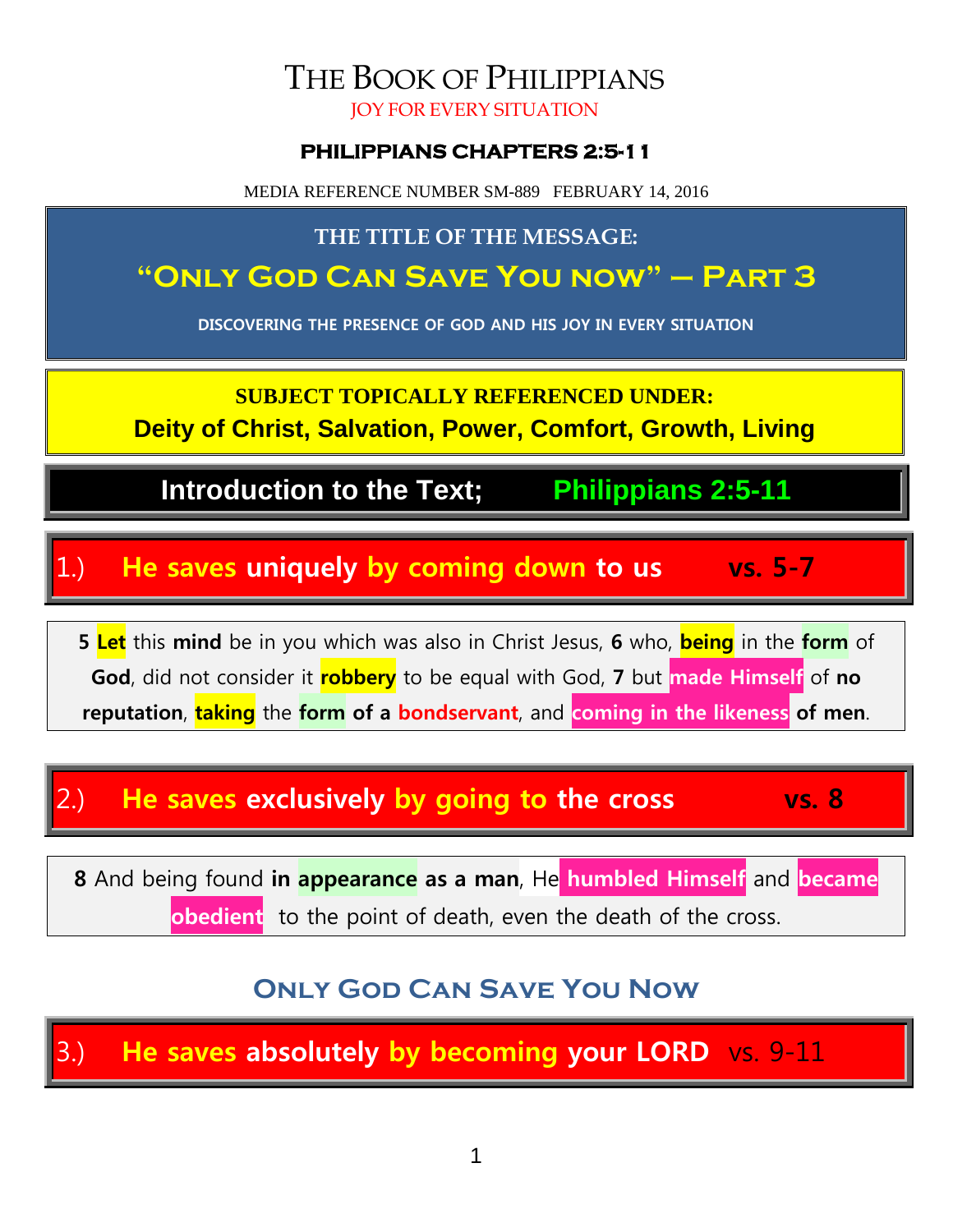**9 Therefore God also has highly exalted Him** and **given Him THE name** which is above **every name**, **10** that at **THE name of Jesus every knee should bow**, of those in heaven, and of those on earth, and of those under the earth, **11** and that **every tongue should confess** that **Jesus Christ is Lord, to the glory of** God the Father.

It would be proper for me at the outset of our study, to define **what LORD or Lordship means**.

**#1 – Understand** that it is a title that defines or informs you of someone's inherent or intrinsic authority. Jesus Christ did not "become" Lord, He has always been the LORD – but does His Lordship, His authority, His rule govern over your life?

**#2 – Understand** that His Lordship demands that He possesses a Kingdom and is Sovereign over that Kingdom. That the LORD is, by nature the Sovereign Judge and that all things in time must answer to Him.

**#3 – Understand** that by His revelation of Himself to man, He has announced Himself to His creation as LORD. Rather than impose His rule upon you – He has invited you to know Him, to relate to Him – "to know Me is to love me" only applies to God.

> The God of the Bible **has** Spoken The God of the Bible **is** Speaking

## **This Week's News has rocked the Scientific World**

"Gravitational waves have been detected. Albert Einstein was right all along"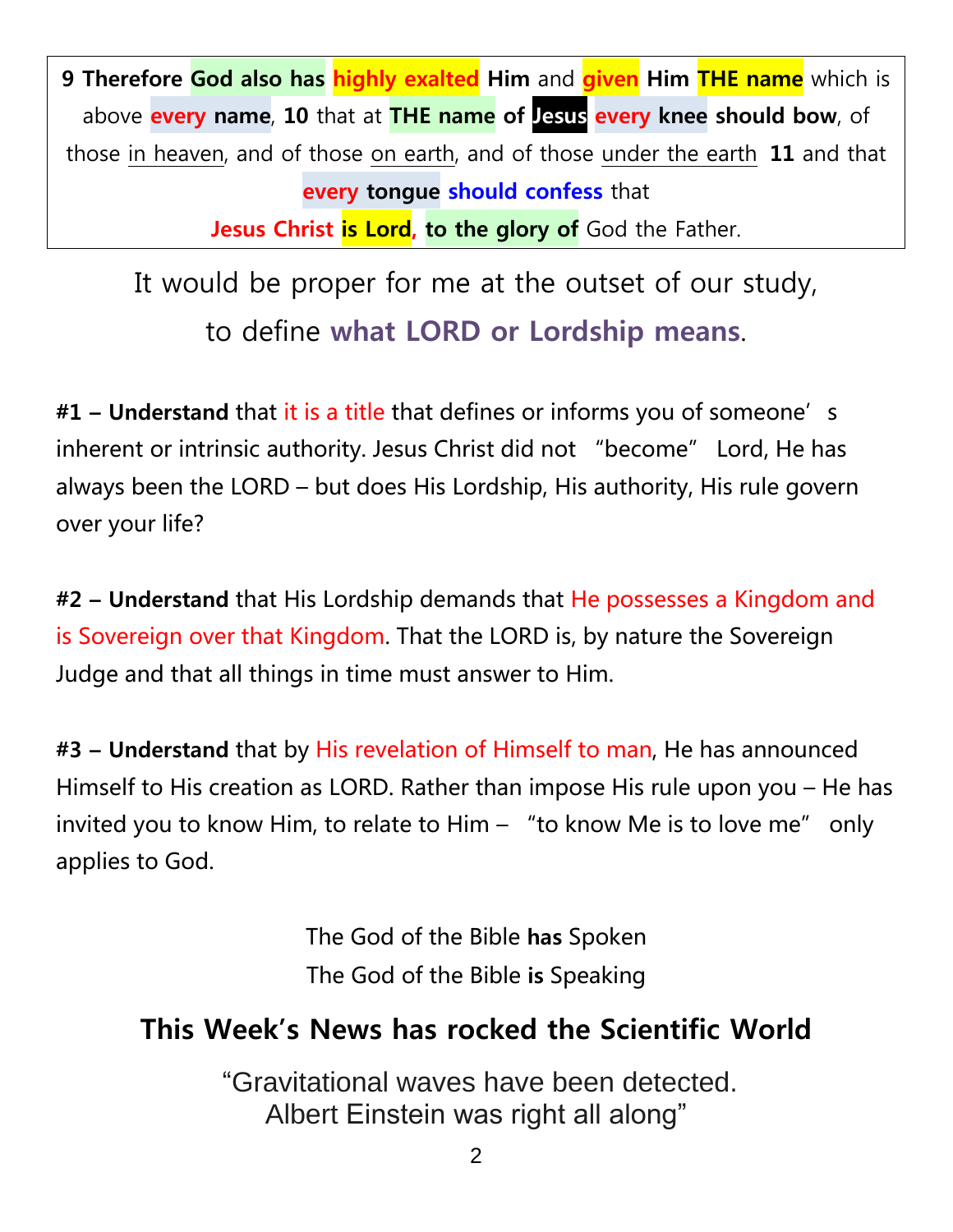### **VIDEO CLIP HERE**

http://www.cnn.com/2016/02/11/us/gravitational-waves-feat/

### **Psalm 19:1-4**

The heavens **declare** the glory of God; And the firmament **shows** His handiwork. 2 Day unto day **utters speech**, And night unto night **reveals** knowledge. 3 There is no **speech** nor **language** Where their **voice** is not **heard**. 4 Their **line** (a musical chord, the string of an instrument), has gone out through all the earth, And their words (message, information, talk, answer) to the end of the world.

#### **Isaiah 45:18-19a**

For thus says the LORD, Who created the heavens, Who is God, Who formed the earth and made it, Who has established it, Who did not create it in vain, Who formed it to be inhabited: "I am the LORD, and there is no other. **19a** I have not spoken in secret,

#### **Hebrews 1:1-2**

God, who at various times and in various ways spoke in time past to the fathers by the prophets, **2** has in these last days spoken to us by His Son, whom He has appointed heir of all things, through whom also He made the worlds;

### **Only God Can Save You Now**

## **He Saves Absolutely by Becoming Your LORD**

3a.) Absolutely visible to the naked eye vs. 9a

**Therefore** (Jesus, The Qualified Lamb of God) **God also has highly exalted HIM**

## **When I say "Visible to the naked eye" I'm saying that God is revealing Himself to anyone who is willing to see "Revealed Truth".**

**"Highly Exalted" – not made famous, not made popular,**

not made well-spoken of, but to be **placed in the position of the greatest**

**honor** and of **the greatest value**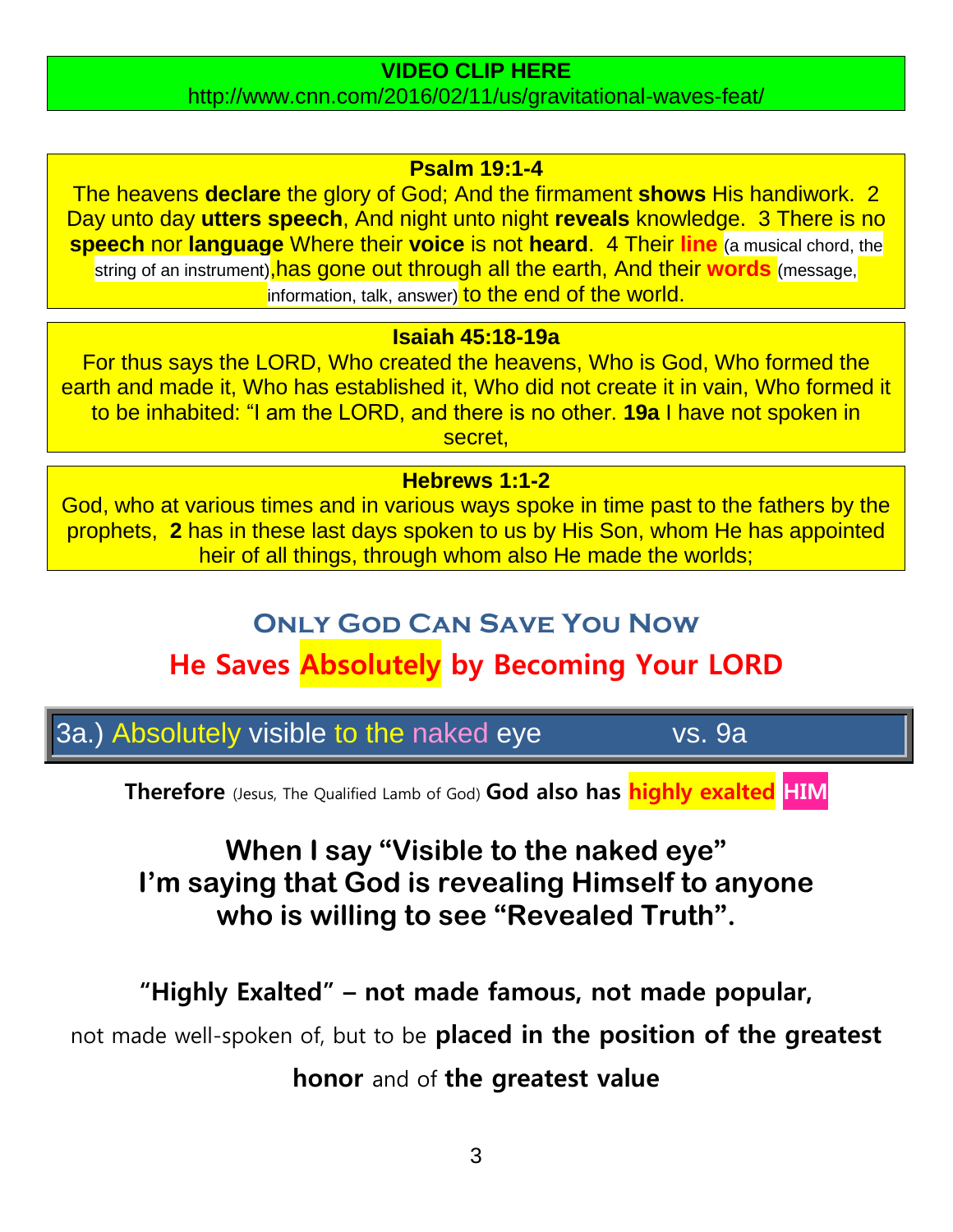**highly exalted huperupsoo,** *hoop-er-oop-so´-o;* to elevate in the presence of others and to appoint above all others. to place in the highest position as a man. (Jesus Christ "became" to us and for us - the perfect man in flesh.)

## **The One and Only Acceptable Man by Virtue of… "R e s u r r e c t i o n"**

# **as unique and amazing as Jesus Christ was and is** – it is

the fact that Jesus Christ was Resurrected **that matters the most to us**,

that benefits us !

## **being witnesses with their own eyes**

**Acts 3:15**

and killed the Prince of life, whom God raised from the dead, of which we are **witnesses**.

**2 Peter 1:16**

For we did not follow cunningly devised fables when we made known to you the power and coming of our Lord Jesus Christ, but were **eyewitnesses** of His majesty.

## **The "Exaltation of Jesus Christ" was dependent upon Jesus' own devotion to the will of the Father.**

**Acts 2:23-24**

Him, being delivered by the determined purpose and foreknowledge of God, you have taken by lawless hands, have crucified, and put to death; **24** whom God raised up, having loosed the pains of death, because it was not possible that He should be held by it.

#### **Isaiah 50:5-7**

The Lord GOD has opened My ear; And I was not rebellious, Nor did I turn away. 6 I gave My back to those who struck Me, And My cheeks to those who plucked out the beard; I did not hide My face from shame and spitting. 7 "For the Lord GOD will help Me; Therefore I will not be disgraced; Therefore I have set (hardened, fixed, anchored) My face like a flint, And I know that I will not be ashamed.